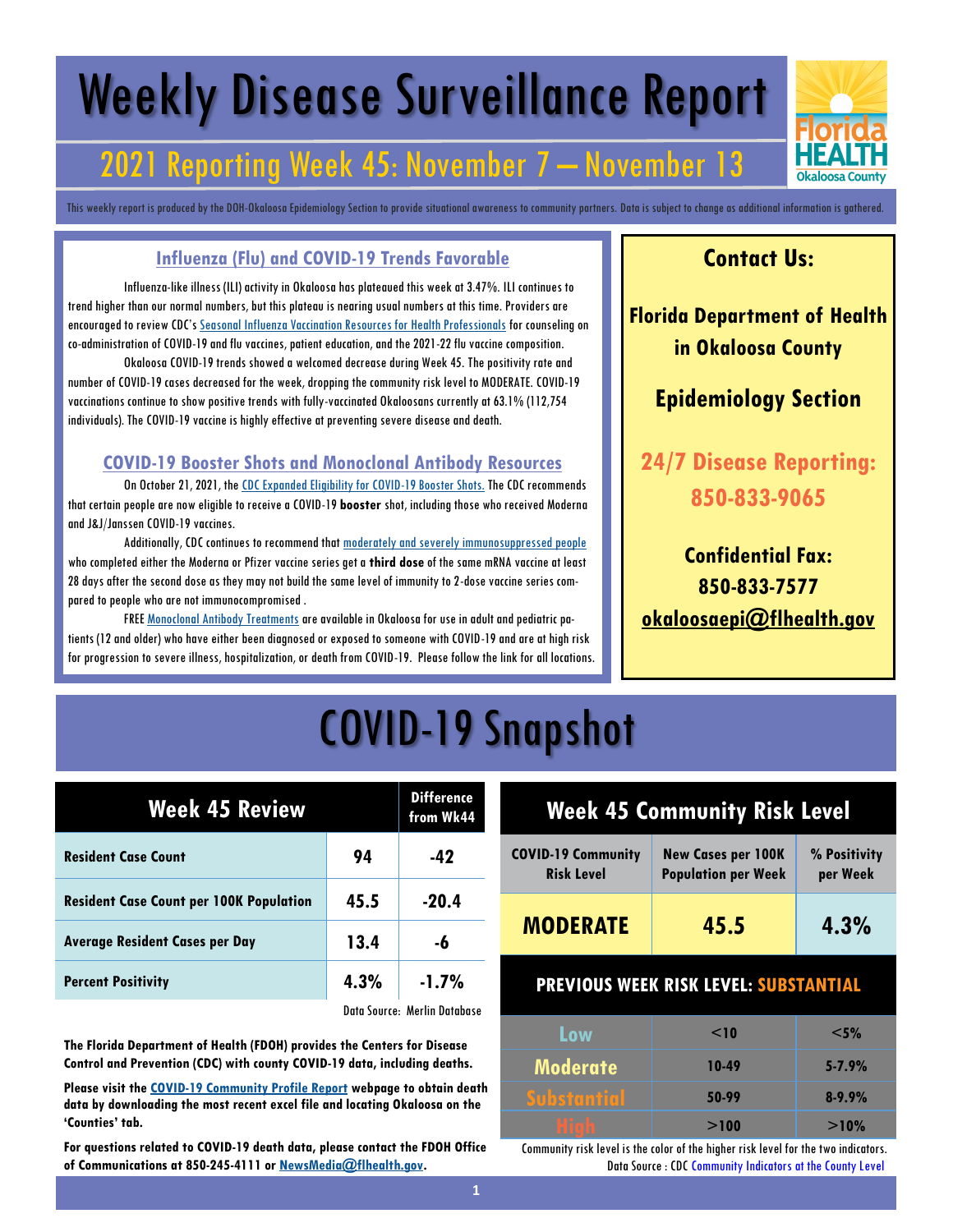**Vaccinated =** 

# COVID-19 Fully **COVID-19 in Okaloosa County**

## **No Quarantine** Week 45: November 7 - November 13







**Figure 3**: Trend of 7-day moving percent positivity of COVID-19 cases by week. Data source: Merlin Database

### **COVID-19 Cases by Age Group**

| Age<br>Group   | Okaloosa Resident<br><b>Cases since</b><br>03/01/21 through<br>Week 45 | % by Age<br>Group | <b>Difference</b><br>from<br>Week 44 |
|----------------|------------------------------------------------------------------------|-------------------|--------------------------------------|
| $0 - 11$       | 2051                                                                   | 12.9%             | $+13$                                |
| $12 - 14$      | 708                                                                    | 4.5%              | $+1$                                 |
| 15-24          | 2448                                                                   | 15.4%             | $+14$                                |
| 25-44          | 5427                                                                   | 34.1%             | $+29$                                |
| 45-64          | 3659                                                                   | 23.0%             | $+21$                                |
| 65-74          | 977                                                                    | 6.1%              | $+10$                                |
| 75-84          | 407                                                                    | 2.6%              | $+3$                                 |
| $85+$          | 213                                                                    | 1.3%              | $+3$                                 |
| <b>Unknown</b> | 6                                                                      | 0.0%              | 0                                    |
| Total          | 15896                                                                  | 100%              | +94                                  |

Data Source: Merlin Database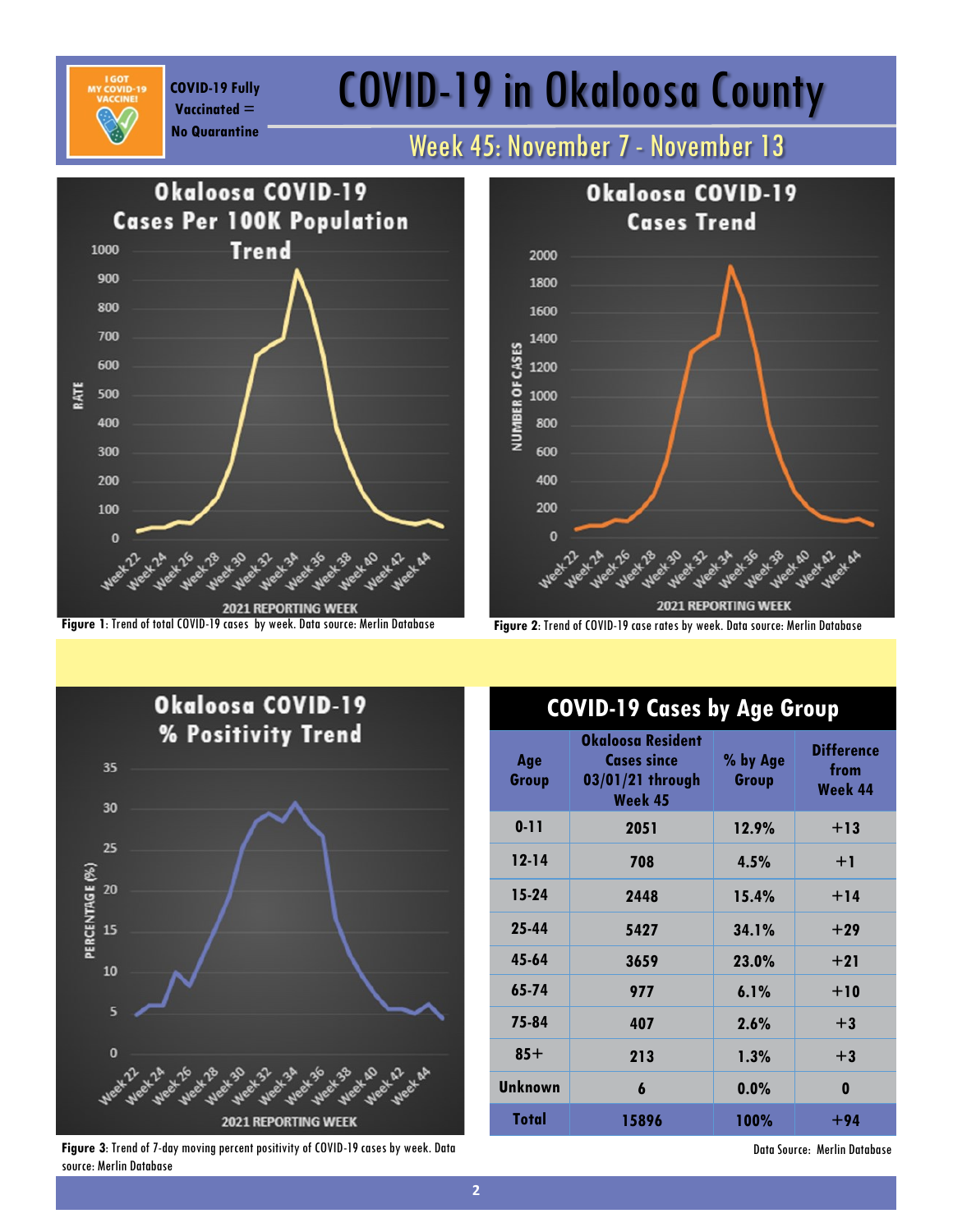# COVID-19 Fully **COVID-19 in Okaloosa County**

Week 45: November 7 - November 13

#### **IMPACT OF COVID-19 VACCINATION IN OKALOOSA** 2500 120000 NUMBER OF FULLY VACCINATED RESIDENT NUMBER OF COVID-19 CASES 100000 2000 80000 1500 60000 1000 40000 500 20000  $\mathbf{C}$  $\Omega$ **MEET BY 2021 REPORTING WEEKS WEEKLY CASE COUNT** CUMULATIVE OKALOOSANS FULLY VACCINATED

**Figure 4:** Cumulative number of fully vaccinated Okaloosa residents as compared to COVID-19 cases per week. Data reported through previous Sunday. Data Source: Merlin & CDC [COVID Data Tracker](https://covid.cdc.gov/covid-data-tracker/#vaccinations)

### **VACCINATION DATA RESOURCE**

The CDC COVID Data Tracker presents county level vaccination data that includes vaccinations from:

**Vaccinated = No Quarantine**

- FL SHOTS, including FL Department of Health, retail pharmacies, and long-term care facilities,
- Dialysis centers participating in the Federal Dialysis Center Program,
- Health Resources and Services Administration partner sites, and
- Federal entities such as Department of Defense, Veterans Health Administration, Indian Health Service and Bureau of Prisons.



Data Source: Merlin & CDC [COVID Data Tracker](https://covid.cdc.gov/covid-data-tracker/#vaccinations)

### **COVID-19 VACCINATIONS**

| <b>Fully-Vaccinated Groups</b>            | <b>OKALOOSA</b> | <b>US</b> |
|-------------------------------------------|-----------------|-----------|
| % of Population $\geq$ 12 Years of<br>Age | 63.1%           | 68.8%     |
| % of Population $\geq$ 18 Years of<br>Age | 65.7%           | 70.5%     |
| % of Population $\geq$ 65 Years of<br>Age | 89.7%           | 86.0%     |

Data reported through previous Sunday. Data Source: CDC [COVID Data Tracker](https://covid.cdc.gov/covid-data-tracker/#vaccinations)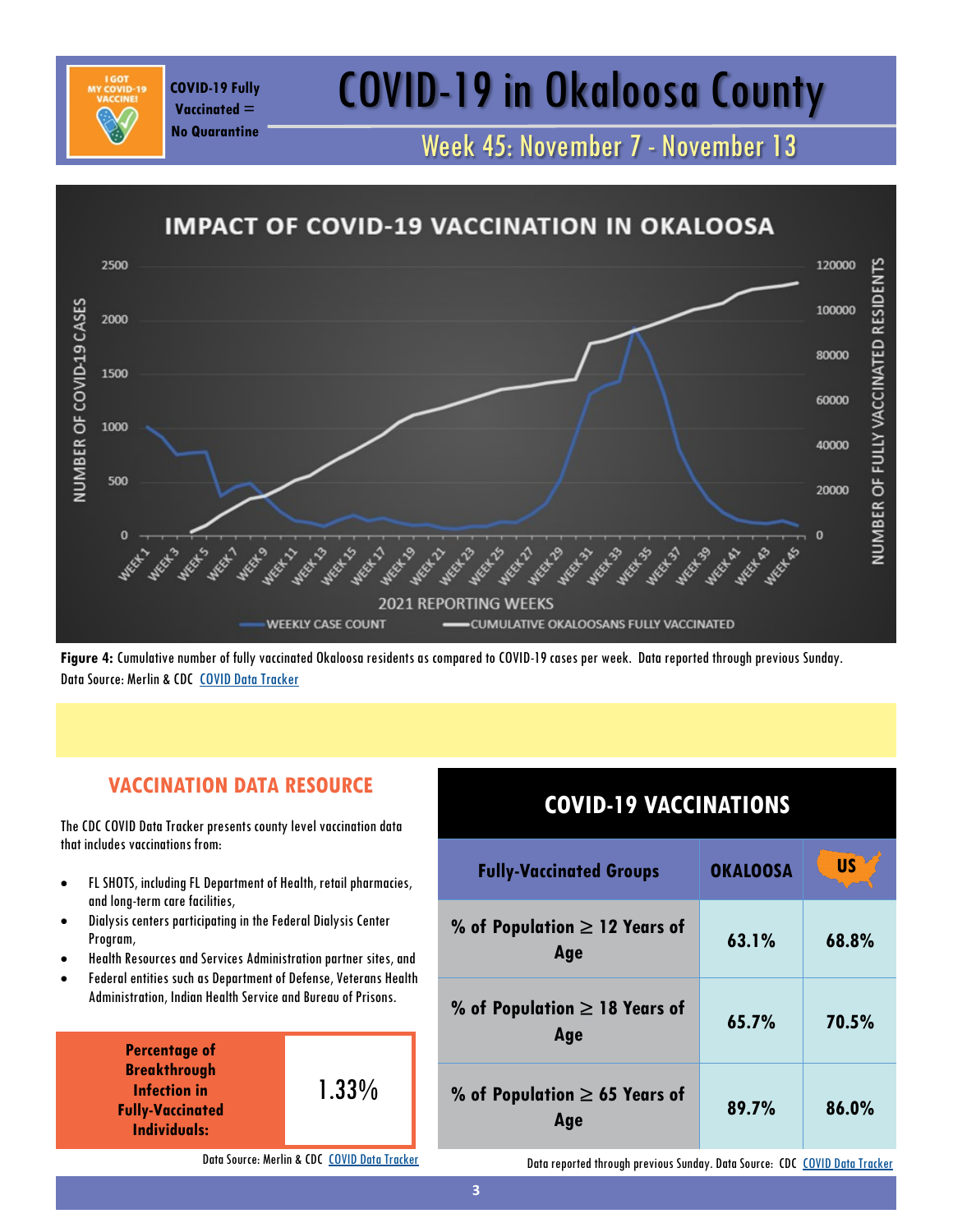# Influenza-Like Illness

### Week 45: November 7 - November 13

**Influenza-like Illness (ILI)** is defined as fever greater than or equal to 100°F AND cough and/or sore throat in the absence of another known cause.



**ANALYSIS**: During Week 45, flu reporting partners and ESSENCE (a syndromic surveillance system) reported a plateau in ILI activity for Okaloosa County. The percentage of ILI ED visits in Okaloosa County decreased slightly from 3.61% during Week 44 to 3.47% during Week 45. Flu partners reported no positive rapid influenza tests this week. Over the past three weeks, 14 out of 135 influenza specimens submitted to the state lab were positive (4 Influenza A unspecified, 10 Influenza B unspecified ). There were no ILI admissions, outbreaks, or deaths reported this week. The percentage of total ILI ED visits for Week 45 is higher than that of Week 45 last year.

Note: Other respiratory syndromes can be represented by increased ILI case numbers. Data Source: ESSENCE

| % ILI by Age Group<br><b>Week 45, 2021</b> |                    |                                  |                              |
|--------------------------------------------|--------------------|----------------------------------|------------------------------|
| Age<br>Range                               | Ш<br><b>Visits</b> | <b>Total ED</b><br><b>Visits</b> | % Total<br><b>ILI Visits</b> |
| $0 - 4$                                    | 25                 | 171                              | 14.62%                       |
| $5-19$                                     | 20                 | 276                              | 7.25%                        |
| 20-34                                      | 12                 | 408                              | 2.94%                        |
| $35 - 54$                                  | 5                  | 471                              | 1.06%                        |
| 55-74                                      | 6                  | 440                              | $1.36\%$                     |
| 75+                                        | $\mathbf 2$        | 246                              | 0.81%                        |



**75+ <sup>2</sup> <sup>246</sup> 0.81% Figure 6**: Hospital ED visits meeting ILI criteria stratified by facility. Percentages calculated based on total number of ILI ED visits. (n=70). Data source: ESSENCE

Data Source: ESSENCE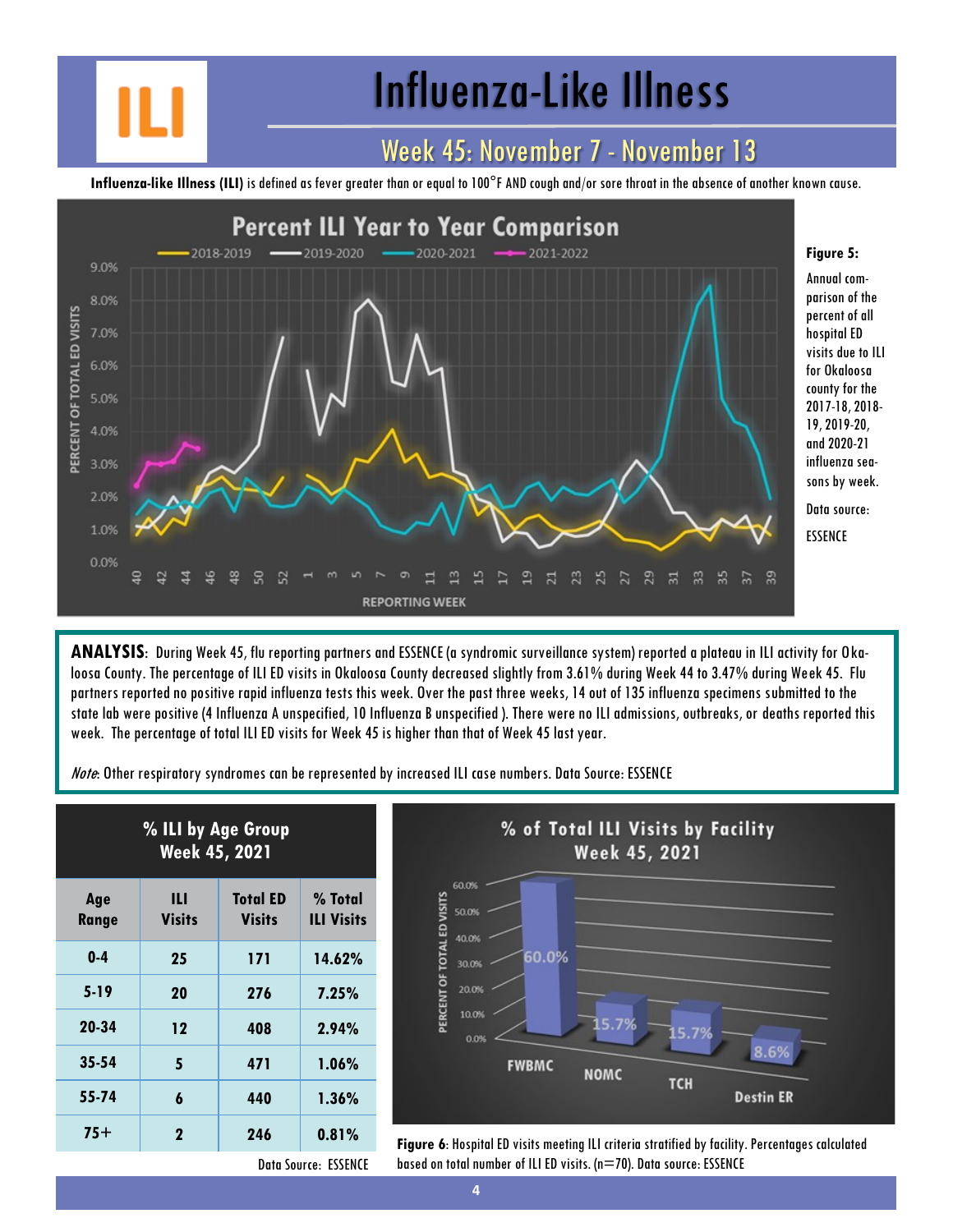# Syndromic Surveillance

## Week 45: November 7 - November 13









### **Week 45—Fort Walton Beach Medical Center**

| <b>Age Range</b> | <b>Top Syndrome</b> | <b>Total ED Visits for</b><br><b>Syndrome</b> |
|------------------|---------------------|-----------------------------------------------|
| $0-4$            | <b>RESP</b>         | 32                                            |
| $5-19$           | <b>RESP</b>         | 33                                            |
| 20-34            | GI                  | 44                                            |
| $35 - 54$        | <b>INJURY</b>       | 32                                            |
| 55-74            | GI                  | 34                                            |
| $75+$            | <b>INJURY</b>       | 17                                            |

#### **Week 45—North Okaloosa Medical Center**

| Age Range | <b>Top Syndrome</b> | <b>Total ED Visits for</b><br><b>Syndrome</b> |
|-----------|---------------------|-----------------------------------------------|
| $0 - 4$   | <b>RESP</b>         | 10                                            |
| $5-19$    | <b>INJURY</b>       | 13                                            |
| 20-34     | <b>INJURY</b>       | 18                                            |
| $35 - 54$ | <b>INJURY</b>       | 14                                            |
| 55-74     | GI                  | 24                                            |
| $75+$     | <b>RESP</b>         | 12                                            |